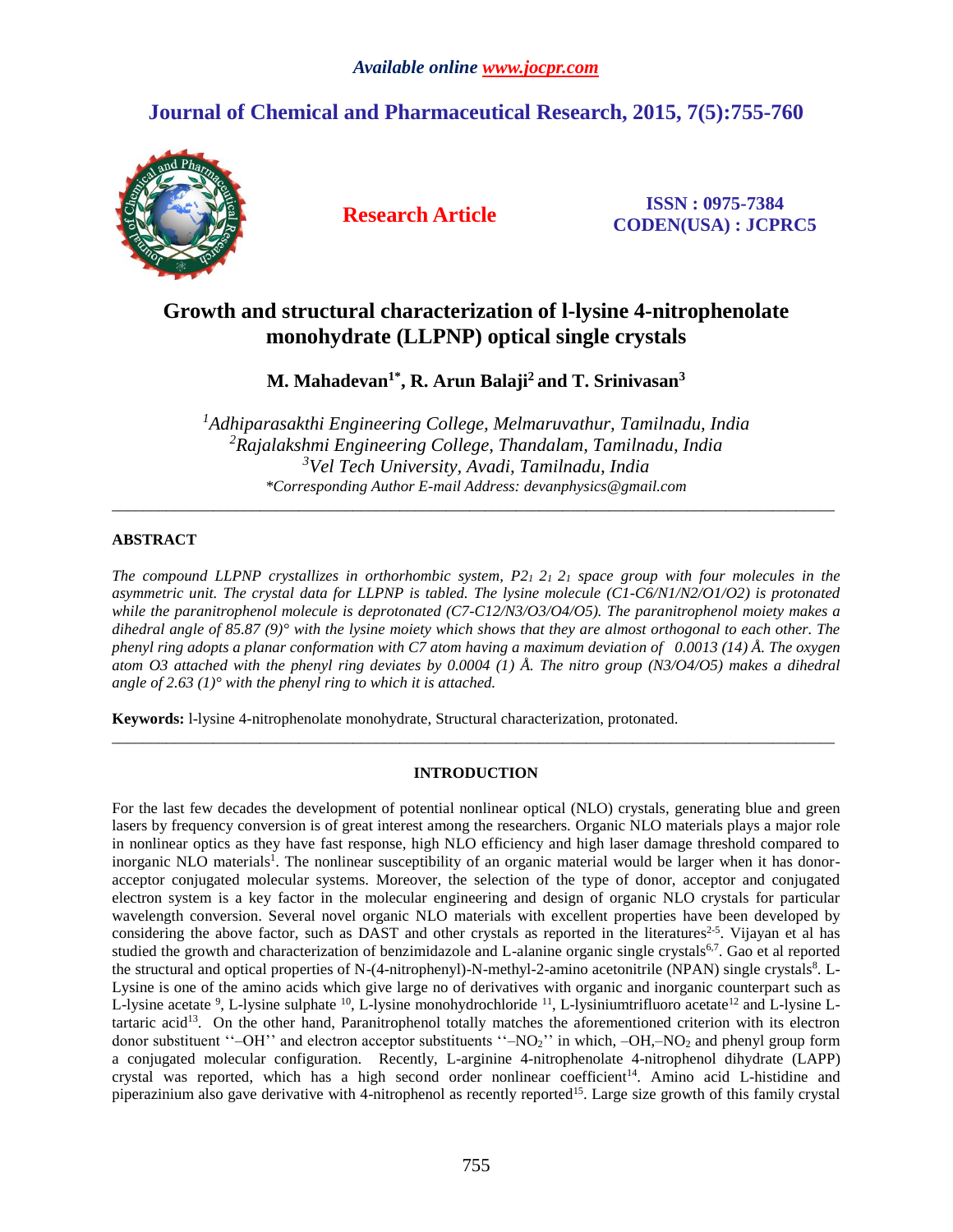is difficult and these crystals are highly hygroscopic in nature<sup>16</sup>. The growth and characterization of the above crystal was published by Mahadevan et.al., Spectrochimica Acta Part A: Molecular and Biomolecular Spectroscopy.

*\_\_\_\_\_\_\_\_\_\_\_\_\_\_\_\_\_\_\_\_\_\_\_\_\_\_\_\_\_\_\_\_\_\_\_\_\_\_\_\_\_\_\_\_\_\_\_\_\_\_\_\_\_\_\_\_\_\_\_\_\_\_\_\_\_\_\_\_\_\_\_\_\_\_\_\_\_\_*

In this paper, an attempt has been made in the present investigation to explain the crystallographic aspects of a new semiorganic material namely L-lysine 4-nitrophenolate monohydrate (LLPNP) by mixing the L-lysine monohydrate and 4-nitrophenol at the equimolar ratio (1:1).

#### **SYNTHESIS AND GROWTH OF LLPNP CRYSTALS**

L-lysine monohydrate and 4-nitrophenol were taken in equimolar ratio with excess of water to synthesis the LLPNP material. The calculated amount of L-lysine monohydrate is dissolved in double distilled deionized water under stirring condition. The measured amount of 4-nitrophenol was added with the solution and the vigorous stirring was allowed for more than two hours. The homogeneous solution was filtered to avoid residual solutes and impurities if any and carefully transferred into a crystallizer. The filtered solution was kept in a room temperature and allowed for solvent evaporation. The mechanism of formation of LLPNP is given by the following chemical reaction,

 $C_6H_{14}N_2O_2 \cdot H_2O + C_6H_5NO_3 \rightarrow C_{12}H_{21}N_3 O_6$ 

The synthesized products were collected and dissolved again in the de ionized water to prepare a saturated solution. After that the saturated solution was filtered into another crystallizer and kept at room temperature after covering the solution for slow evaporation. After 30 days, yellow colored single crystals of dimension around  $12 \times 8 \times 6$  mm<sup>3</sup> have been grown in the solution and crystals were carefully harvested. Photograph of the as-grown LLPNP optical single crystals are shown in **Figure 1.**



**Figure 1 As-grown single crystals of LLPNP**

### **INTENSITY DATA COLLECTION**

X-ray diffraction intensity data was collected on Bruker axs SMART APEXII single crystal X-ray diffractometer equipped with graphite monochromated Mo*Ka*  $(\lambda=0.7103 \text{ Å})$  radiation and CCD detector. Crystals were cut to suitable size and mounted on a glass fibre using cyanoacrylate adhesive. The unit cell parameters were determined from 36 frames measured (0.5° phi-scan) from three different crystallographic zones and using the method of difference vectors. The intensity data were collected with an average four-fold redundancy per reflection and optimum resolution  $(0.75 \text{ Å})$ . The intensity data collection, frames integration, Lorentz and polarization correction and decay correction were done using *SAINT-NT* (version 7.06a) software. Empirical absorption correction (multiscan) was performed using *SADABS*<sup>17</sup> program.

Crystal structure was solved by direct methods using *SHELXS-97*18. The structure was then refined by the fullmatrix least-squares method using *SHELXL-97*<sup>18</sup> . The molecular graphics diagram ORTEP-3 is drawn using PLATON program<sup>19, 20</sup>.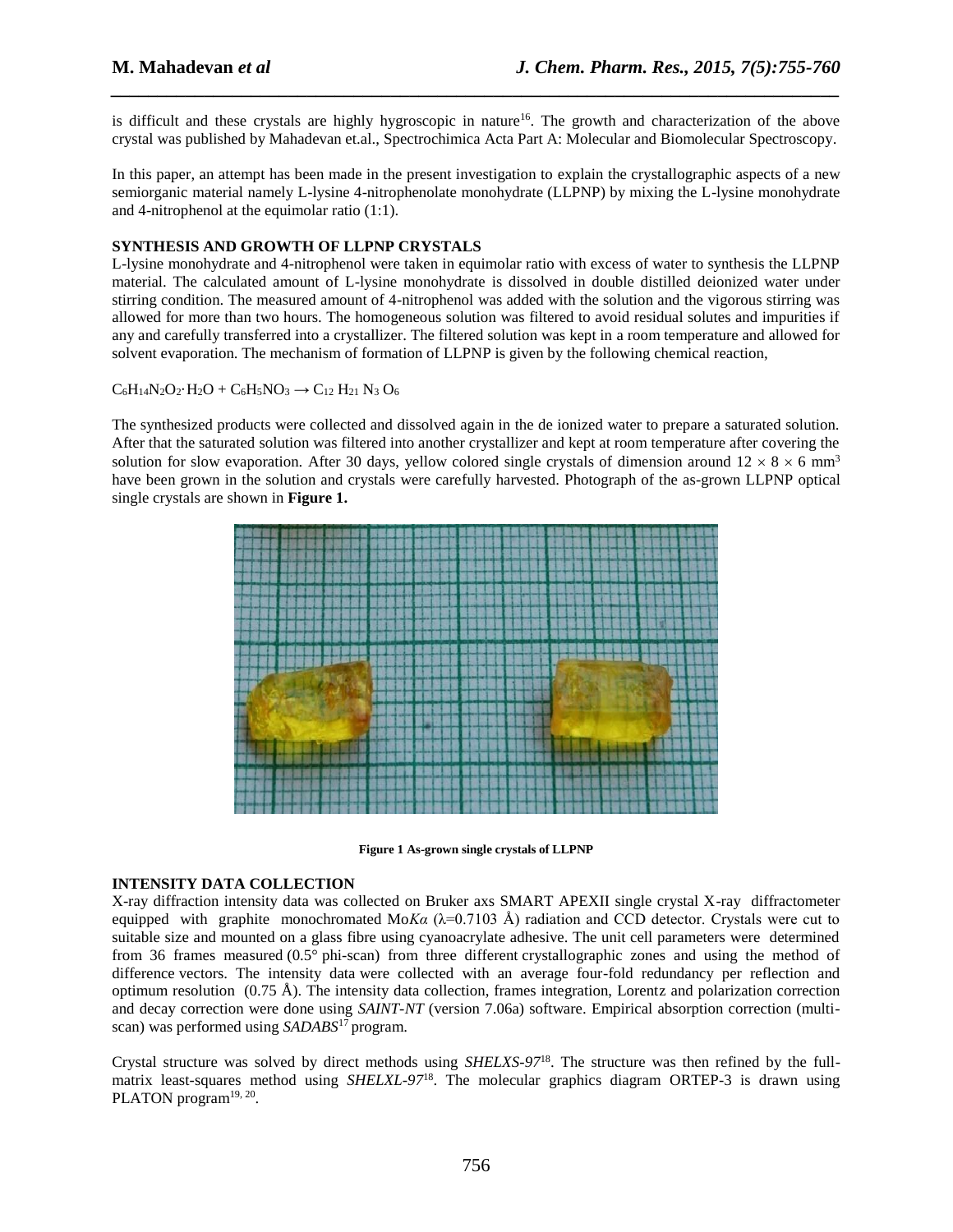

*\_\_\_\_\_\_\_\_\_\_\_\_\_\_\_\_\_\_\_\_\_\_\_\_\_\_\_\_\_\_\_\_\_\_\_\_\_\_\_\_\_\_\_\_\_\_\_\_\_\_\_\_\_\_\_\_\_\_\_\_\_\_\_\_\_\_\_\_\_\_\_\_\_\_\_\_\_\_*

**Figure 2: The ORTEP plot of LLPNP with the atom numbering scheme. Displacement ellipsoids are drawn at 30% probability level**



**Figure 3: The molecular packing of LLPNP forming a three Dimensional network**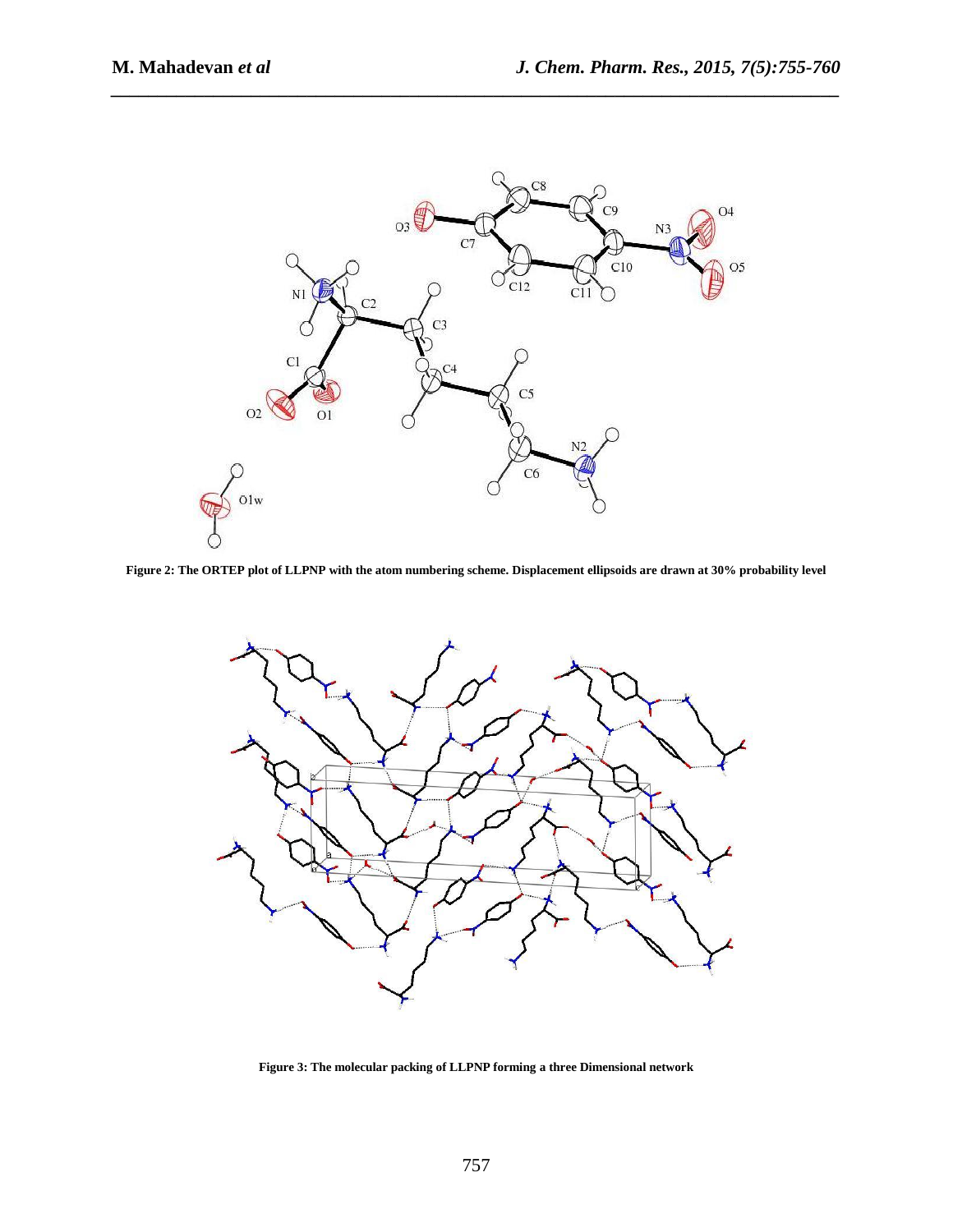| <b>Parameters</b>                            | <b>LLPNP</b>                       |
|----------------------------------------------|------------------------------------|
| Empirical formula                            | $C_{12} H_{21} N_3 O_6$            |
| Formula weight                               | 303.32                             |
| Temperature (K)                              | 293(2)                             |
| Wavelength (Å)                               | 0.71073                            |
| Crystal system, space group                  | Orthorhombic, P212121              |
|                                              | a=5.4382(2)Å                       |
|                                              | b=8.5023(4)Å                       |
| Unit cell dimensions                         | $c=30.9204(15)$ Å                  |
| Volume $(A^3)$                               | 1429.67 (11)                       |
| Z, Calculated density $(Mg/m3)$              | 4, 1.409                           |
| Absorption coefficient $(mm^{-1})$           | 0.113                              |
| F(000)                                       | 648                                |
| Crystal size $(mm^3)$                        | $0.30 \times 0.25 \times 0.20$     |
| Theta range for data collection              | 2.48 to 25.49°                     |
|                                              | $-6$ $\leq$ h $\leq$ 6.            |
| Limiting indices                             | $-9 \leq k \leq 9$ .               |
|                                              | $-36<$ $<$ 37                      |
| Reflections collected / unique               | 8813/2557                          |
|                                              | $[R(int) = 0.0223]$                |
| Completeness to theta (%)                    | 96.4                               |
| Refinement method                            | Full-matrix least-squares on $F^2$ |
| Data / restraints / parameters               | 2557/8/223                         |
| Goodness-of-fit on $F^2$                     | 1.019                              |
| Final R indices $[1>2\sigma(I)]$             | $R1 = 0.0217$ ,                    |
|                                              | $wR2 = 0.0734$                     |
| R indices (all data)                         | $R1 = 0.0295$ ,                    |
|                                              | $wR2 = 0.0751$                     |
| Largest diff. peak and hole (e. $\AA^{-3}$ ) | $0.140$ and $-0.119$               |

# **Table 1: Crystal data for LLPNP Table 2: Selected bond length for LLPNP (Å)**

| Atom             | Length     |
|------------------|------------|
| $C(1)-O(2)$      | 1.2354(19) |
| $C(1)-O(1)$      | 1.2509(19) |
| $C(1)-C(2)$      | 1.5296(18) |
| $C(2)-N(1)$      | 1.4993(19) |
| $C(2)-C(3)$      | 1.5217(19) |
| $C(3)-C(4)$      | 1.514(2)   |
| $C(4)-C(5)$      | 1.5160(19) |
| $C(5)-C(6)$      | 1.499(2)   |
| $C(6)-N(2)$      | 1.478(2)   |
| $C(7)-O(3)$      | 1.3034(16) |
| $C(7)-C(8)$      | 1.409(2)   |
| $C(7)$ - $C(12)$ | 1.412(2)   |
| $C(8)$ - $C(9)$  | 1.371(2)   |
| $C(9)-C(10)$     | 1.384(2)   |
| $C(10)-C(11)$    | 1.387(2)   |
| $C(10)-N(3)$     | 1.4313(19) |
| $C(11)-C(12)$    | 1.364(2)   |
| $N(3)-O(4)$      | 1.224(2)   |
| $N(3)-O(5)$      | 1.231(2)   |

# **Table 3: Selected bond angle for LLPNP (Å)**

*\_\_\_\_\_\_\_\_\_\_\_\_\_\_\_\_\_\_\_\_\_\_\_\_\_\_\_\_\_\_\_\_\_\_\_\_\_\_\_\_\_\_\_\_\_\_\_\_\_\_\_\_\_\_\_\_\_\_\_\_\_\_\_\_\_\_\_\_\_\_\_\_\_\_\_\_\_\_*

| Atom                | Angle      |
|---------------------|------------|
| $O(2)$ -C(1)-O(1)   | 127.81(14) |
| $O(2)$ -C(1)-C(2)   | 117.53(13) |
| $O(1)$ -C(1)-C(2)   | 114.62(13) |
| $N(1)-C(2)-C(3)$    | 110.44(11) |
| $N(1)-C(2)-C(1)$    | 111.04(12) |
| $C(3)-C(2)-C(1)$    | 110.39(12) |
| $C(4)-C(3)-C(2)$    | 114.67(11) |
| $C(3)-C(4)-C(5)$    | 111.56(11) |
| $C(6)-C(5)-C(4)$    | 112.16(12) |
| $N(2)-C(6)-C(5)$    | 111.00(12) |
| $O(3)-C(7)-C(8)$    | 122.00(13) |
| $O(3)-C(7)-C(12)$   | 121.64(12) |
| $C(8)-C(7)-C(12)$   | 116.36(12) |
| $C(9)-C(8)-C(7)$    | 121.76(14) |
| $C(8)-C(9)-C(10)$   | 119.60(13) |
| $C(9)-C(10)-C(11)$  | 120.69(13) |
| $C(9)$ -C(10)-N(3)  | 119.56(13) |
| $C(11)-C(10)-N(3)$  | 119.75(14) |
| $C(12)-C(11)-C(10)$ | 119.21(14) |
| $C(11)-C(12)-C(7)$  | 122.38(13) |
| $O(4)$ -N(3)-O(5)   | 121.93(14) |
| $O(4)$ -N(3)-C(10)  | 118.74(16) |
| $O(5)$ -N(3)-C(10)  | 119.33(14) |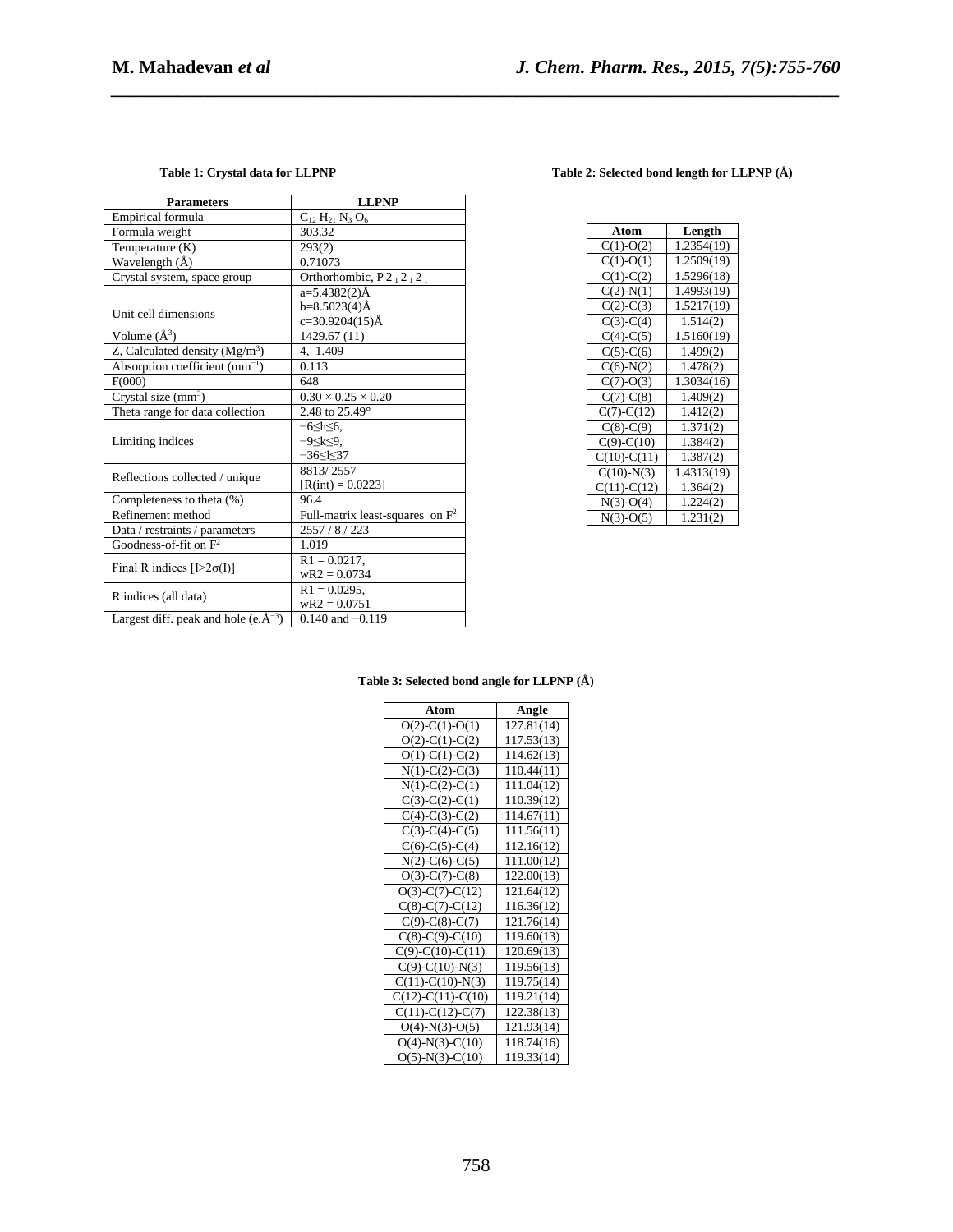| $D-HA$                             | $D-H$     | HA        | DA         | $D-HA$    |
|------------------------------------|-----------|-----------|------------|-----------|
| $-H(1A)$ O(3)<br>N(1)              | 0.914(13) | 2.011(13) | 2.9222(15) | 175.4(15) |
| $-H(1B)$ $O(1)^1$<br>N(1)          | 0.918(12) | 1.915(13) | 2.8045(18) | 162.7(15) |
| $N(1)$ --H(1C) 0(1) <sup>n</sup>   | 0.923(16) | 2.512(16) | 3.3522(16) | 151.5(13) |
| $-H(1C)$ $O(2)$<br>N(1)            | 0.923(16) | 2.149(16) | 2.6689(17) | 114.7(13) |
| $O(1W) - H(1W)$<br>$\cdot$ .O(2)   | 0.925(14) | 1.783(14) | 2.7078(16) | 177.6(19) |
| $-H(2A)$ $O(4)^{m}$<br>N(2)        | 0.913(13) | 2.316(15) | 2.857(2)   | 117.7(13) |
| $-H(2A)$ $O(5)^{IV}$<br>N(2)       | 0.913(13) | 2.334(15) | 2.9976(19) | 129.4(13) |
| $-H(2B)$ 0(3) <sup>v</sup><br>N(2) | 0.920(17) | 1.918(16) | 2.7980(18) | 159.4(19) |
| $-H(2C)$ $O(1W)^{VI}$<br>N(2)      | 0.919(12) | 1.816(15) | 2.6993(19) | 160.4(18) |
| $O(1W) - H(2W)$ $O(3)^{vii}$       | 0.922(17) | 1.783(17) | 2.6894(16) | 166.8(17) |

| Table 4: Hydrogen Bond Geometry for LLPNP [Å and °] |  |  |  |
|-----------------------------------------------------|--|--|--|
|                                                     |  |  |  |

*\_\_\_\_\_\_\_\_\_\_\_\_\_\_\_\_\_\_\_\_\_\_\_\_\_\_\_\_\_\_\_\_\_\_\_\_\_\_\_\_\_\_\_\_\_\_\_\_\_\_\_\_\_\_\_\_\_\_\_\_\_\_\_\_\_\_\_\_\_\_\_\_\_\_\_\_\_\_*

**Symmetry codes: i) x,-1/2+y,1/2-z ii)-1+x,y,z iii) -1/2+x,3/2-y,-z iv) 1/2+x,3/2-y,-z v) x,1+y,z vi) 1-x,1/2+y,1/2-z vii) -x,1/2+y,1/2-z**

#### **CONCLUSION**

The title compound crystallizes in orthorhombic system,  $P_{1}$   $2_1$   $2_1$  space group with four molecules in the asymmetric unit (**Figure 2**). The crystal data for LLPNP is given in **Table 1**. The lysine molecule (C1- C6/N1/N2/O1/O2) is protonated while the paranitrophenol molecule is deprotonated (C7-C12/N3/O3/O4/O5). The paranitrophenol moiety makes a dihedral angle of 85.87(9)° with the lysine moiety which shows that they are almost orthogonal to each other. The phenyl ring adopts a planar conformation with C7 atom having a maximum deviation of 0.0013(14) Å. The oxygen atom O3 attached with the phenyl ring deviates by 0.0004 (1) Å. The nitro group  $(N3/O4/O5)$  makes a dihedral angle of  $2.63(1)°$  with the phenyl ring to which it is attached. In the crystal, the molecular packing is stabilized by intermolecular N—H…O and O—H…O hydrogen bonds which generate a three dimensional network (**Figure 3** and **Table 2**). Further it is consolidated by intramolecular N—H…O and O—H…O hydrogen bonds. The selected bond length and bond angle is given in **Table 2 and 3**, respectively. The hydrogen bond geometry is given in **Table 4.** 

#### **ACKNOWLEDGEMENT**

The one of the Authors M.Mahadevan thank to Sakthi Dr. G.B. SenthilKumar, Correspondent, Adhiparasakthi Engineering College, and Melmaruvathur, India for his constant motivation and support.

#### **REFERENCES**

[1] Zyss, J., and Nicoud, F., (**1996**), *Curr. Opin .Solid State Mater. Sci*. ,**1**, pp.533–546.

[2] Feng Pan, Man Shing hong, Christian Bosshard and Peter Gunter, (**1996**), *Advanced Materials*, **8**, pp.592-595.

[3] Baumert, J.C., Twieg, R.J., Bjorklund, G.C., Logan, J.A., and Dirk, C.W., (**1987**), *Applied Physics Letters*, **51**, pp.1484-1486.

[4] Indira, J., Prakash Karat, P., and Sarojini, B.K., (**2002**), Journal *crystal Growth*, **242**, pp.209-214.

[5] Vincent crasta. V., Ravindrachary, R.F., Bhajantri, and Richard Gonsalves, (**2004**), *Journal crystal growth*, **267**, pp.129-133.

[6] Vijayan, N., Ramesh Babu, R., Gopalakrishnan, R., Ramasamy, P., and Harrison, W.T.A., (**2004**), *Journal of Crystal. Growth,* **262**, pp. 490-496.

[7] Vijayan, N., Rajasekaran, S., Bhagavannarayana, G., Rameshbabu, R., Gopalakrishnan, R., Palanichamy, M., and Ramasamy, P., (**2006**), *Crystal Growth Design*, **6**, pp.2441-2445.

[8] Shaokan Gao, Weijun Chen, Guimei Wang, and Jainzhong Chen, (**2006**), *Journal of Crystal Growth*, **297**, pp. 361-365.

[9] Sun, Z.H., Zhang, G.H., Wang, X.Q., Cheng, X.F., Liu, X.J., Zhu, L.Y., Fan, H.L., Yu, G., and Xu, D., (**2008**), *Journal of Crystal Growth*, **310**, pp. 2842-2847.

[10]Krishnakumar, V., Manohar, S., and Nagalakshmi, R., (**2010**), *Spectrochimica Acta Part A*, **75**, pp.1394-1397.

[11]Dhanalakshmi. B., Ponnusamy.S.,and Muthamizhchelvan.C.,(**2010**), *Journal of Crystal Growth,* **313**, pp.30–36.